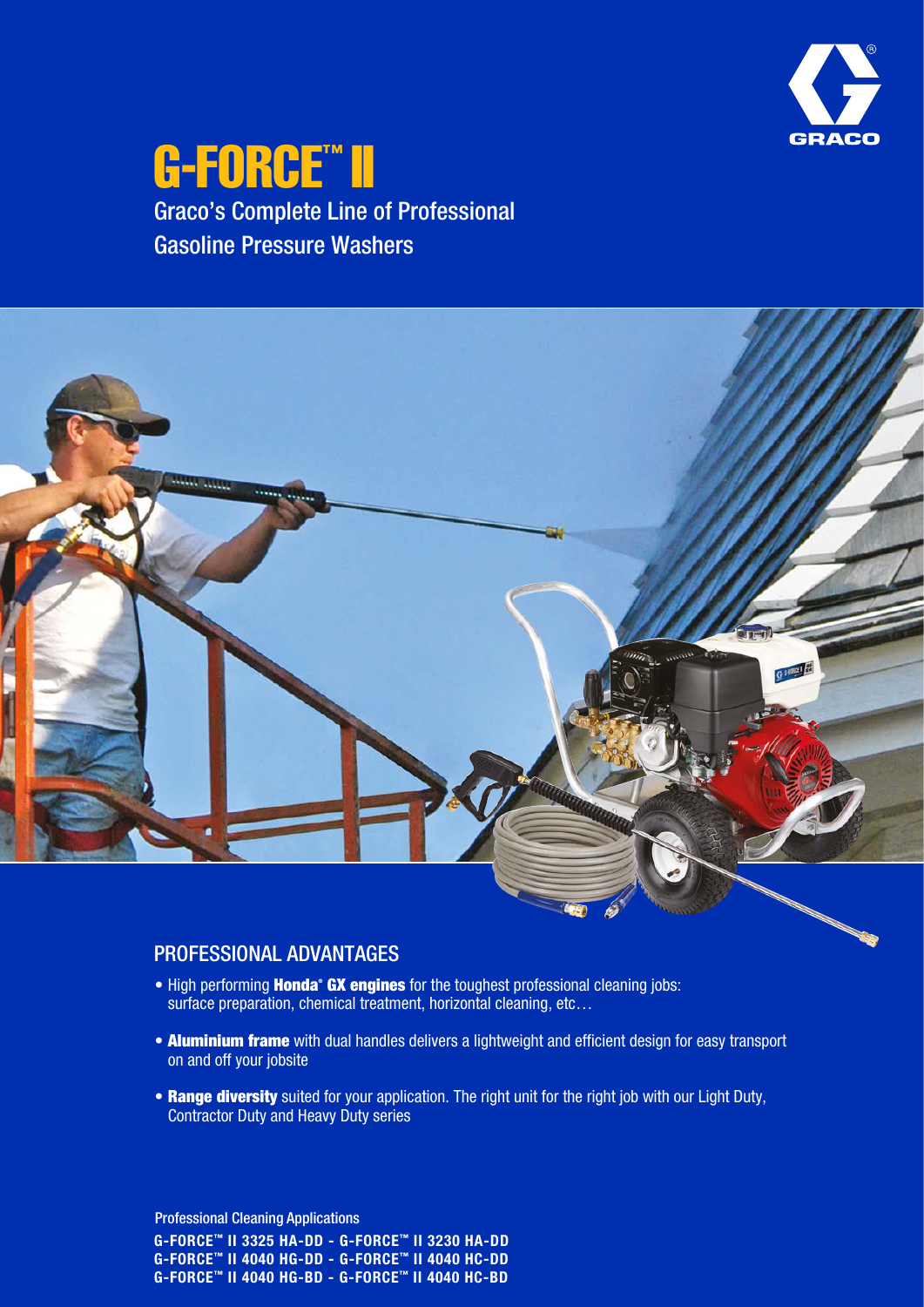# **G-FORCE II** | Extreme Reliability and Performance

The needs of your job, translated into Graco's G-FORCE II pressure washers. From occasional up to frequent and long lasting jobs, our Direct Driven and Belt Driven pressure washers provide it all. Choose the right unit for the right job.

#### G-FORCE™ II PRESSURE WASHERS

#### DIRECT DRIVE

Our compact direct driven pressure washers offer enough power and performance to tackle most cleaning and preparation jobs. Our Direct Drive range models are equipped with features that suit your occasional or typical duty applications.

#### BELT DRIVE

The belt drive pressure washers are Graco's top-of-the-line cold water units, designed to tackle the toughest heavy duty applications while reducing vibration and extending the life of your unit. Heavy duty engines and pumps combined with high pressure and flow provide the ideal solutions for heavy-duty applications.



#### External Unloader

-Adjusts pressure

- -Protects against over heating in bypass mode
- EZ Start pressure relief

#### QuikDisconnect<sup>™</sup> Tips

Maximize your cleaning power by selecting the tip that best matches the maximum pressure and flow







Light-Duty **Contractor-Duty** Contractor-Duty

#### Materials & Applications

Designed for all, fine-tuned for you and your job ... Get the G-FORCE II that suits your job requirements.

| <b>Type</b>       | <b>Advantage</b>                 | <b>G-Force II</b>        | <b>Application</b>                                                                |
|-------------------|----------------------------------|--------------------------|-----------------------------------------------------------------------------------|
| LIGHT-DUTY        | Light & compact with the power   | 3325 HA-DD               | Occasional cleaning jobs by Handymen,                                             |
|                   | to perform                       | 3230 HA-DD               | Semi-Professionals                                                                |
| CONTRACTOR-DUTY   | High performance & features for  | 4040 HG-DD               | Periodical cleaning jobs by Professional                                          |
|                   | frequent users                   | 4040 HC-DD               | Painters and Large contractors                                                    |
| <b>HEAVY-DUTY</b> | Built to work all day, every day | 4040 HG-BD<br>4040 HC-BD | Frequent and long lasting cleaning by<br>Professional Painters, Large contractors |



## **GRACO**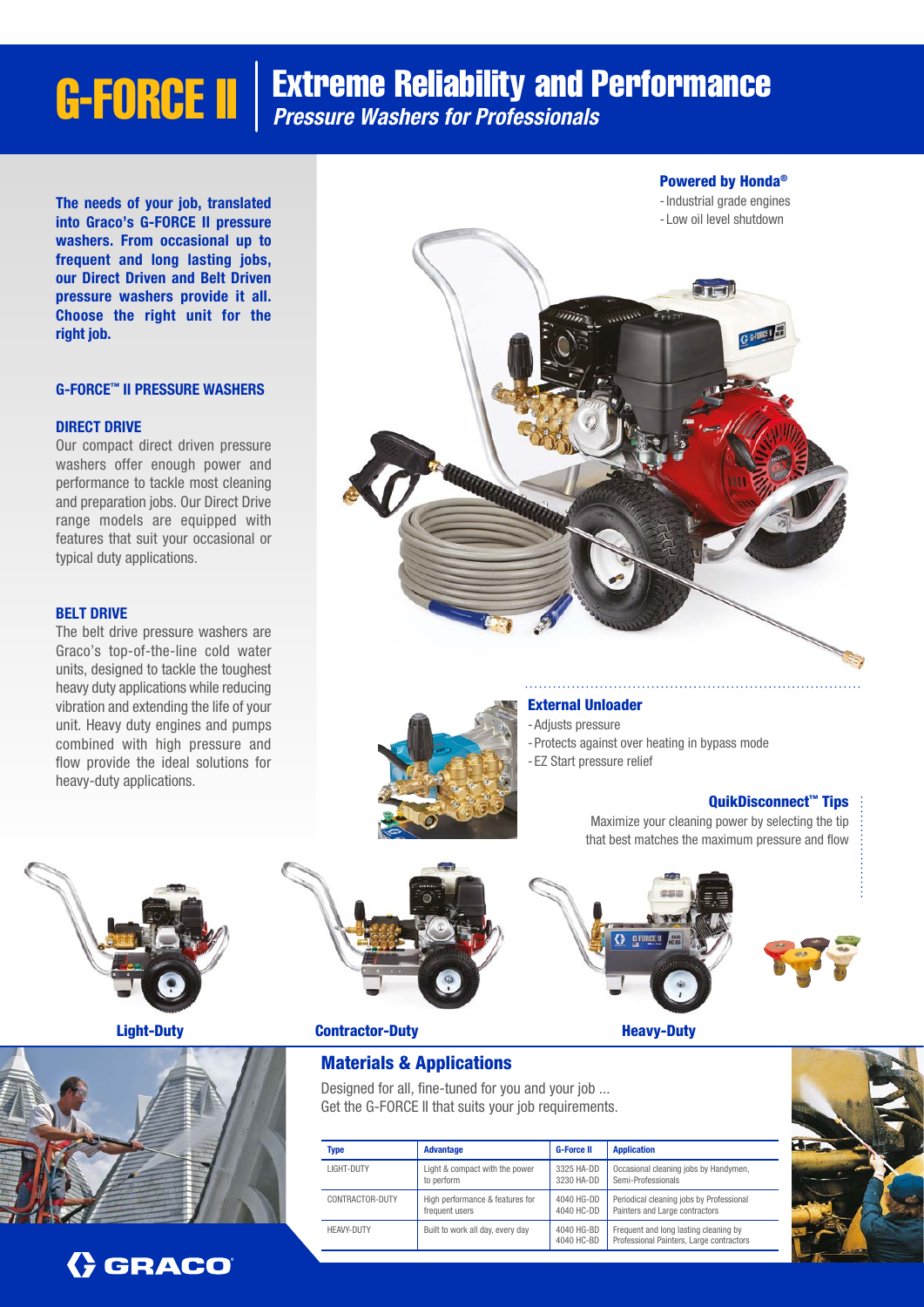

Chemical Injector Kit

Add chemicals for heavy duty cleaning jobs



- Professional-grade AR, General and CAT® Triplex™ plunger pumps standard across the line
- Built-in thermal sensors to prevent overheating in bypass mode

#### Exclusive CAT® Pump Option

- G-FORCE II 4040 HC-DD and 4040 HC-BD models
- Most durable long lasting pumps

|                                                                                   | <b>Tip Selection Chart</b>                                                                                                     |                                                        |                                                                        |                                                                                    |                                         |  |  |
|-----------------------------------------------------------------------------------|--------------------------------------------------------------------------------------------------------------------------------|--------------------------------------------------------|------------------------------------------------------------------------|------------------------------------------------------------------------------------|-----------------------------------------|--|--|
|                                                                                   | n°                                                                                                                             | $15^\circ$                                             | $25^\circ$                                                             | $40^{\circ}$                                                                       | <b>CHEMICAL</b>                         |  |  |
| <b>TIP</b><br><b>DESCRIPTION</b>                                                  | Cutting                                                                                                                        | Chiseling                                              | Flushing                                                               | Washing                                                                            | Chemical                                |  |  |
| <b>USE</b>                                                                        | Delivers a concen-<br>Works like a scraper<br>when used at a $40^{\circ}$<br>trated stream that<br>angle.<br>can gouge or cut. |                                                        | Most common nozzle<br>for general cleaning.                            | Wide spray for<br>washing or rinsing<br>a large area.                              |                                         |  |  |
| Removes stains from<br><b>TYPICAL JOBS</b><br>concrete or other hard<br>surfaces. |                                                                                                                                | Strips paint; removes<br>grease, mildew and<br>stains. | Cleans dirt from outer<br>walls, pavements.<br>outdoor furniture, etc. | Washes vehicles.<br>windows, aluminium<br>cladding and other<br>delicate surfaces. | Applies detergent,<br>mists and rinses. |  |  |



#### GOOD TO KNOW



#### Rotating and Oscillating Tips

Rotating and oscillating tips increase your cleaning power and decrease your cleaning time. They offer 0° spray impact with 25° coverage. Tips include a filter with quick connection and offer heavy-duty components for long life and reliability. They can be used on pavements, driveways, vehicle tracks, muddy areas, old peeling paints and concrete surfaces.



#### ! TIP

#### Belt Drive

Belt Driven pressure washers are ideal for heavy-duty applications. The belt-pulley system provides a separate engine-pump system which reduces vibrations, RPM's and operating temperatures resulting in less pump fatigue and longer lasting performance.



#### www.graco.com